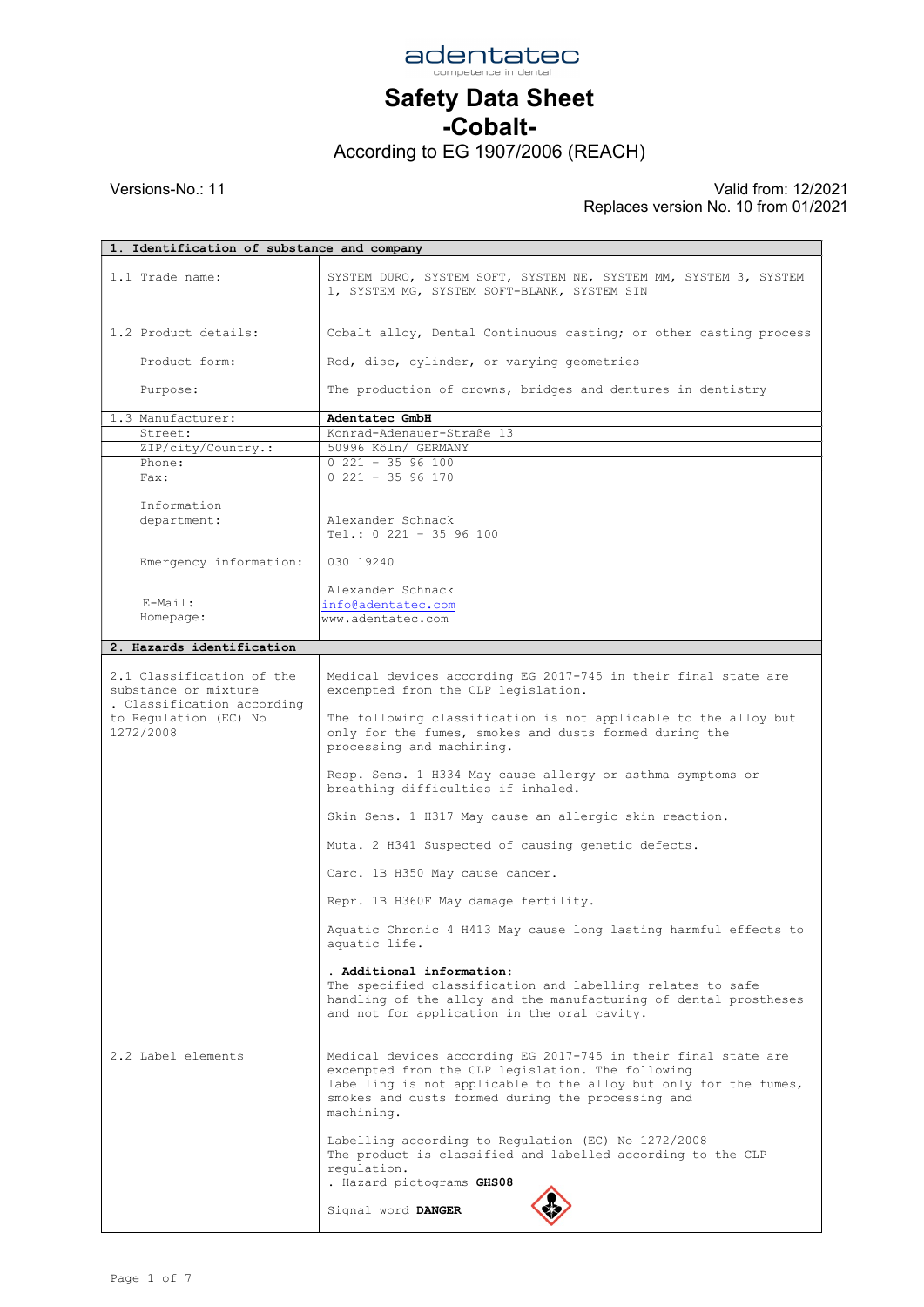

#### -Cobalt-

According to EG 1907/2006 (REACH)

 $\overline{1}$ 

 $\mathsf{T}$ 

Versions-No.: 11 Valid from: 12/2021 Replaces version No. 10 from 01/2021

 $\overline{\phantom{a}}$ 

|                                                                                                                                                                                                         | cobalt<br>. Hazard statements<br>difficulties if inhaled.<br>H317 May cause an allergic skin reaction.<br>H350 May cause cancer.<br>H360F May damage fertility.<br>. Precautionary statements<br>P261 Avoid breathing dust.<br>protection.<br>advice/attention.<br>environment<br>of the EU" in the latest valid version.                                                       | Hazard-determining components of labelling:<br>H334 May cause allergy or asthma symptoms or breathing<br>H341 Suspected of causing genetic defects.<br>H413 May cause long lasting harmful effects to aquatic life.<br>P280 Wear protective gloves/protective clothing/eye<br>protection/face protection/hearing protection.<br>P284 [In case of inadequate ventilation] wear respiratory<br>P333+P313 If skin irritation or rash occurs: Get medical<br>P501 Dispose of contents/container in accordance with<br>local/regional/national/international regulations.<br>. Information pertaining to particular dangers for man and<br>The product has to be labelled due to the calculation procedure<br>of the "General Classification quideline for preparations |  |  |
|---------------------------------------------------------------------------------------------------------------------------------------------------------------------------------------------------------|---------------------------------------------------------------------------------------------------------------------------------------------------------------------------------------------------------------------------------------------------------------------------------------------------------------------------------------------------------------------------------|--------------------------------------------------------------------------------------------------------------------------------------------------------------------------------------------------------------------------------------------------------------------------------------------------------------------------------------------------------------------------------------------------------------------------------------------------------------------------------------------------------------------------------------------------------------------------------------------------------------------------------------------------------------------------------------------------------------------------------------------------------------------|--|--|
| 3. Composition/Data on components                                                                                                                                                                       |                                                                                                                                                                                                                                                                                                                                                                                 |                                                                                                                                                                                                                                                                                                                                                                                                                                                                                                                                                                                                                                                                                                                                                                    |  |  |
| The information as to risk and precautions given in the chapters 4 to 8, 10 to 12 do not only<br>apply to the product itself, rather to the resulting dust and vapours generated on working<br>with it. |                                                                                                                                                                                                                                                                                                                                                                                 |                                                                                                                                                                                                                                                                                                                                                                                                                                                                                                                                                                                                                                                                                                                                                                    |  |  |
| 3.1 Chemical composition:                                                                                                                                                                               |                                                                                                                                                                                                                                                                                                                                                                                 |                                                                                                                                                                                                                                                                                                                                                                                                                                                                                                                                                                                                                                                                                                                                                                    |  |  |
| Co-Cr-Alloy                                                                                                                                                                                             |                                                                                                                                                                                                                                                                                                                                                                                 | Chemical characterization:                                                                                                                                                                                                                                                                                                                                                                                                                                                                                                                                                                                                                                                                                                                                         |  |  |
| Cobalt Co                                                                                                                                                                                               | Rest<br>$50 - 70$ %                                                                                                                                                                                                                                                                                                                                                             | CAS: 7440-48-4<br>EINECS: 231-158-0<br>Index number: 027-001-00-9                                                                                                                                                                                                                                                                                                                                                                                                                                                                                                                                                                                                                                                                                                  |  |  |
| Chrome Cr                                                                                                                                                                                               | $19 - 30$ %                                                                                                                                                                                                                                                                                                                                                                     | CAS: $7440 - 47 - 3$<br>EINECS: 231-157-5                                                                                                                                                                                                                                                                                                                                                                                                                                                                                                                                                                                                                                                                                                                          |  |  |
| Silicone Si                                                                                                                                                                                             | $0 - 2$ %                                                                                                                                                                                                                                                                                                                                                                       | $CAS: 7440 - 21 - 3$<br>EINECS: 231-130-8                                                                                                                                                                                                                                                                                                                                                                                                                                                                                                                                                                                                                                                                                                                          |  |  |
| 4. First aid measures                                                                                                                                                                                   |                                                                                                                                                                                                                                                                                                                                                                                 |                                                                                                                                                                                                                                                                                                                                                                                                                                                                                                                                                                                                                                                                                                                                                                    |  |  |
| 4.1 General information:                                                                                                                                                                                | No special measures required                                                                                                                                                                                                                                                                                                                                                    |                                                                                                                                                                                                                                                                                                                                                                                                                                                                                                                                                                                                                                                                                                                                                                    |  |  |
|                                                                                                                                                                                                         | After inhalation : Supply fresh air; consult doctor in case of<br>symptoms.<br>After skin contact : Wash with water and soap.<br>After eye contact : Rinse opened eye for 15 minutes under running<br>water. Then consult doctor.<br>. After swallowing :<br>Rinse out mouth and then drink plenty of water (approx. 500 ml).<br>In case of persistent symptoms consult doctor. |                                                                                                                                                                                                                                                                                                                                                                                                                                                                                                                                                                                                                                                                                                                                                                    |  |  |
| 4.2 Important acute and<br>delayed symptoms and<br>effects:                                                                                                                                             |                                                                                                                                                                                                                                                                                                                                                                                 | No further relevant information available.                                                                                                                                                                                                                                                                                                                                                                                                                                                                                                                                                                                                                                                                                                                         |  |  |
| 4.3 Information for the<br>doctor:                                                                                                                                                                      |                                                                                                                                                                                                                                                                                                                                                                                 | No further relevant information available.                                                                                                                                                                                                                                                                                                                                                                                                                                                                                                                                                                                                                                                                                                                         |  |  |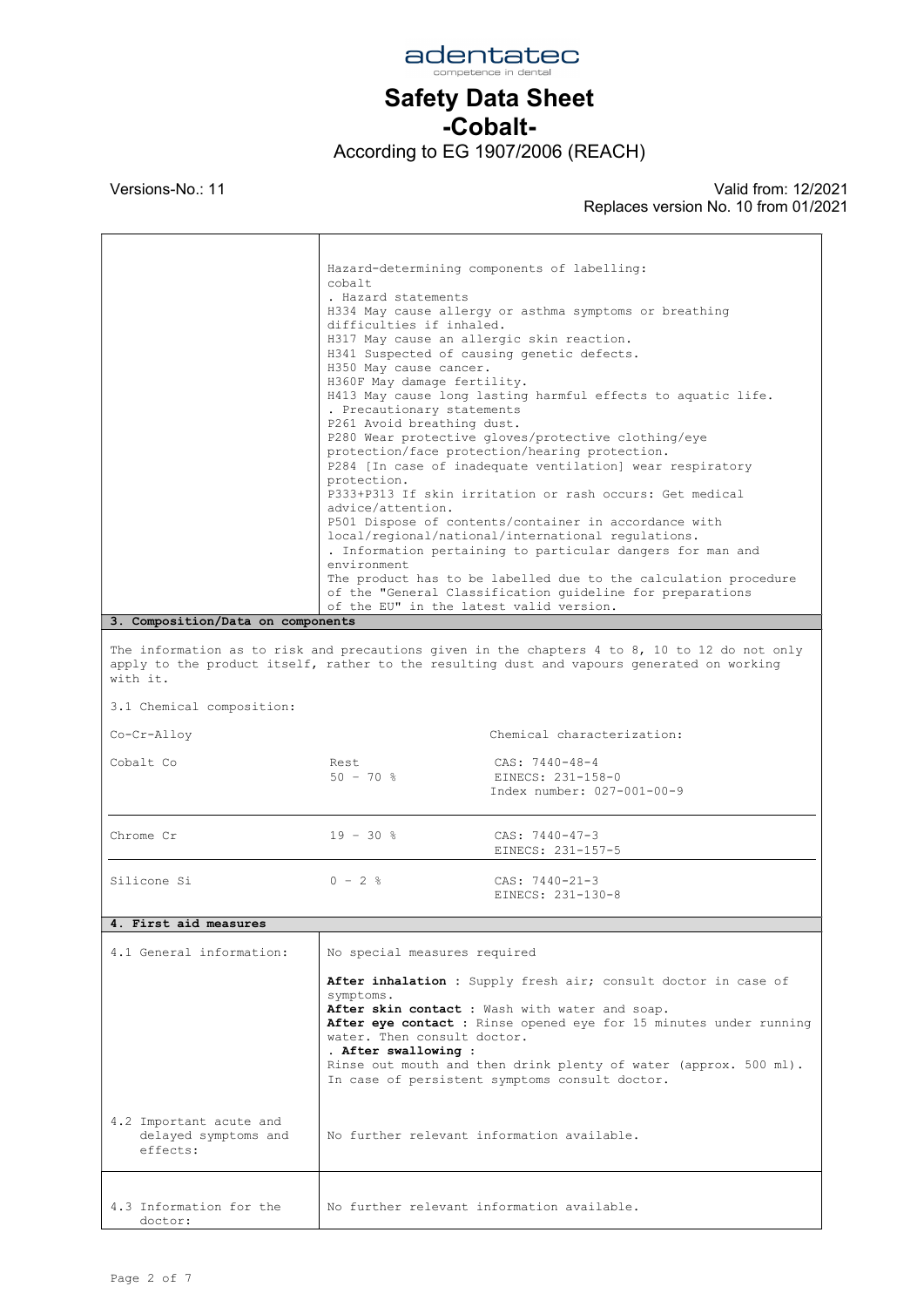

-Cobalt-

According to EG 1907/2006 (REACH)

| 5. Fire fighting measures                                                                                                           |                                                                                                                                                                                                                                                                                              |
|-------------------------------------------------------------------------------------------------------------------------------------|----------------------------------------------------------------------------------------------------------------------------------------------------------------------------------------------------------------------------------------------------------------------------------------------|
|                                                                                                                                     |                                                                                                                                                                                                                                                                                              |
| 5.1 Suitable extinguishing<br>aids:                                                                                                 | Use firefighting measures that suit the environment. ABC dry<br>powder, foam or sand. NO WATER!                                                                                                                                                                                              |
| 5.2 Special exposure<br>hazards arising from<br>the substance or<br>preparation itself,<br>combustion products,<br>resulting gases: | Metal vapors and metal oxides in the form of smoke and gas.<br>Dusts are self-heating and can catch fire.<br>Spontaneous combustion on contact with air.<br>In contact with water releases flammable gases which may ignite<br>spontaneously.                                                |
| 5.3 Protective equipment:<br>6. Accidental release measures                                                                         | Do not inhale explosion gases or combustion gases.                                                                                                                                                                                                                                           |
|                                                                                                                                     |                                                                                                                                                                                                                                                                                              |
| 6.1 Person-related safety<br>precautions:<br>Protective equipment<br>and to be used in<br>emergencies procedure:                    | Avoid causing dust.<br>Wear protective clothing.<br>Ensure adequate ventilation<br>Use breathing protection against the effects of<br>fumes/dust/aerosol.                                                                                                                                    |
| 6.2 Measures for<br>environmental<br>protection:                                                                                    | Do not allow concentrated solutions to enter drainage system,<br>surface or ground water.                                                                                                                                                                                                    |
| 6.3 Measures for<br>cleaning/collecting:                                                                                            | Dry grinding dust by mechanical means or suckers record and<br>disposal in appropriate containers fill, dust generation. Not use<br>compressed air blow not.                                                                                                                                 |
| 6.4 Reference to other<br>sections:                                                                                                 | See section 7 for information on safe handling<br>See section 8 for information on personal protection equipment.<br>See Section 13 for information on disposal.                                                                                                                             |
| 7. Handling and storage                                                                                                             |                                                                                                                                                                                                                                                                                              |
| 7.1 Information for safe<br>handling:                                                                                               | Prevent formation of dust.<br>Provide suction extractors if dust is formed.<br>Ensure good ventilation/exhaustion at the workplace.<br>Extractors are required on all machines used for thermal<br>processing or metal removal processes.                                                    |
|                                                                                                                                     | . Information about protection against explosions and fires: No<br>special measures required.                                                                                                                                                                                                |
| 7.2 Conditions for safe<br>storage, including<br>intolerances:<br>Common storage notes:                                             | Storage<br>. Requirements to be met by storerooms and containers: No special<br>requirements.<br>. Information about storage in one common storage facility: Not<br>required.<br>. Further information about storage conditions: Store in cool,<br>dry conditions in well-sealed containers. |
| 7.3 Specific end uses:                                                                                                              | No further relevant information available.                                                                                                                                                                                                                                                   |
| 8. Exposure controls and personal protection                                                                                        |                                                                                                                                                                                                                                                                                              |
| 8.1 To be monitored<br>parameter:                                                                                                   | Particulate matter limits by TRGS 900                                                                                                                                                                                                                                                        |
| 8.2 Limiting and<br>monitoring exposure:                                                                                            | 7440-48-4 Cobalt WEL (Great Britain) Long-term value: 0.1 mg/m <sup>3</sup><br>as Co; Carc, Sen                                                                                                                                                                                              |
|                                                                                                                                     | 7440-47-3 Chrome<br>WEL (Great Britain) Long-term value: 0.5 mg/m <sup>3</sup>                                                                                                                                                                                                               |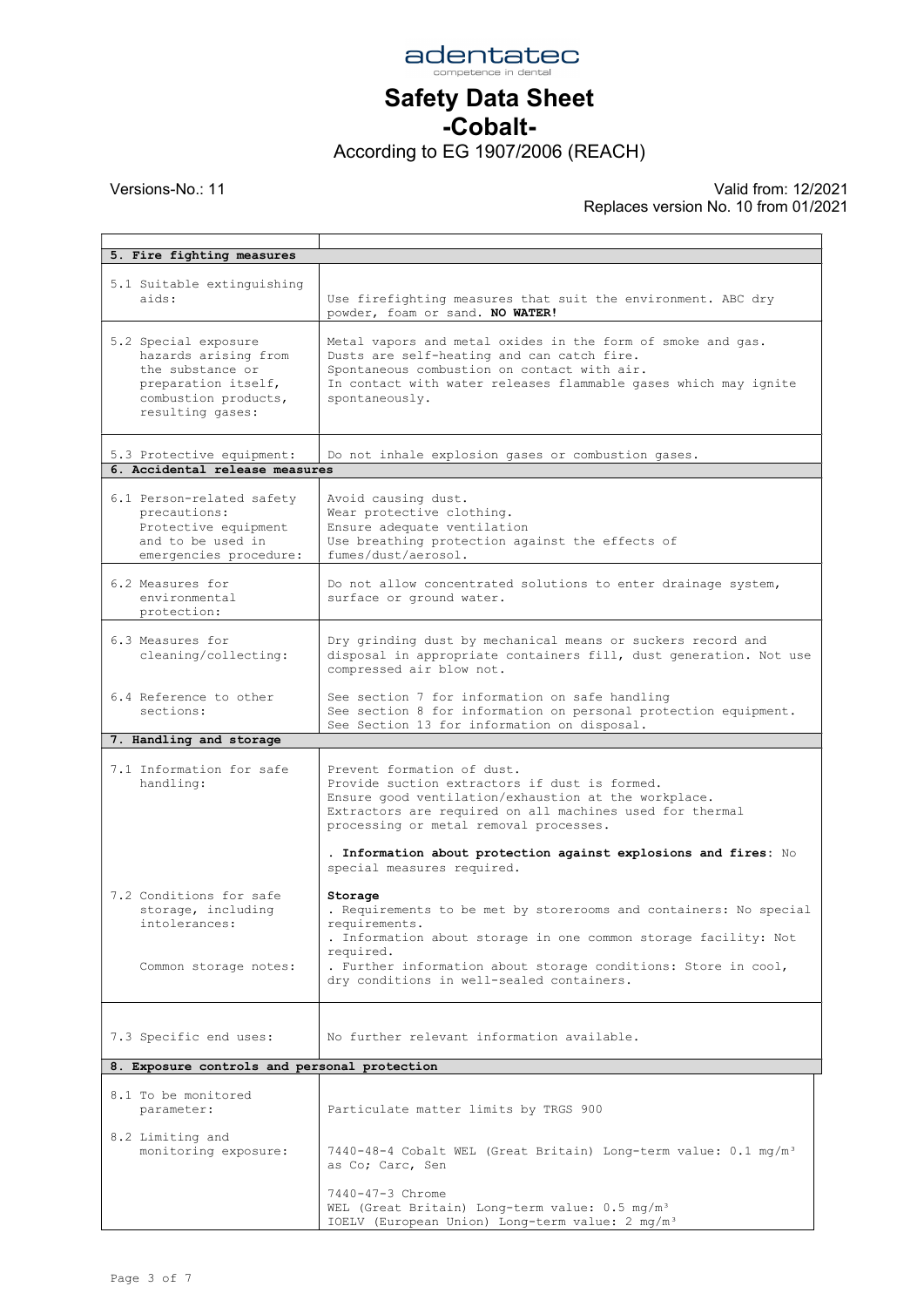

#### Safety Data Sheet -Cobalt-

According to EG 1907/2006 (REACH)

 $\mathsf{r}$ 

Versions-No.: 11 Valid from: 12/2021 Replaces version No. 10 from 01/2021

 $\overline{\phantom{0}}$ 

|                                     | as Cr                                                            |
|-------------------------------------|------------------------------------------------------------------|
|                                     |                                                                  |
|                                     |                                                                  |
|                                     | 7440-33-7 tungsten                                               |
|                                     | WEL (Great Britain) Short-term value: 10 mg/m <sup>3</sup>       |
|                                     | Long-term value: $5 \text{ mg/m}^3$                              |
|                                     | as W                                                             |
|                                     | 7440-21-3 silicon                                                |
|                                     | WEL (Great Britain) Long-term value: 10* 4** mg/m <sup>3</sup>   |
|                                     | *Inhalable dust **respirable dust                                |
|                                     |                                                                  |
|                                     | Ingredients with biological limit values:                        |
|                                     | . CAS No. Designation of material % Type Value Unit              |
|                                     | General dust exposure limit, German TRGS 900 (2015) 1,25 mg/m3   |
|                                     | measured as alveolic part                                        |
|                                     | . Additional information: The lists that were valid during       |
| 8.2 Exposure controls               | compilation were used as a basis.                                |
|                                     | . Personal protective equipment                                  |
|                                     | . General protective and hygienic measures                       |
|                                     | The usual precautionary measures should be adhered to in         |
|                                     | handling the chemicals.                                          |
|                                     | Wash hands during breaks and at the end of the work.             |
|                                     | Do not eat, drink or smoke while working.                        |
|                                     | Avoid contact with the eyes and skin.                            |
|                                     | Do not inhale dust / smoke / mist.<br>. Breathing equipment:     |
|                                     | Use breathing protection in case of insufficient ventilation.    |
|                                     | Short term filter device: ABEK-filter                            |
|                                     | Filter P3.                                                       |
|                                     | . Protection of hands:                                           |
|                                     | Protective gloves:                                               |
|                                     | In case of spray contact at least protection index 2             |
|                                     | recommended, according to more than 30 min. penetration time (EN |
|                                     | $374$ .<br>Layer thickness of gloves at least: 0.4 mm            |
|                                     | In case of prolonged and intensive contact protection index 6    |
|                                     | recommended, according to more than 480 min.                     |
|                                     | penetration time (EN 374).                                       |
|                                     | Layer thickness of gloves at least: 0.7 mm                       |
|                                     | . Material of gloves                                             |
|                                     | Butyl rubber, BR                                                 |
|                                     | Fluorocarbon rubber (Viton)                                      |
|                                     | Nitrile rubber, NBR<br>Natural rubber, NR                        |
|                                     | Chloroprene rubber, CR                                           |
|                                     | Neoprene gloves                                                  |
|                                     | . Penetration time of glove material                             |
|                                     | The exact break through time has to be found out by the          |
|                                     | manufacturer of the protective gloves and has to be observed.    |
|                                     | . Eye protection: Safety glasses (DIN 58211, EN 166)             |
|                                     | . Body protection: Light weight protective clothing              |
| 9. Physical and chemical properties |                                                                  |
|                                     | Tensile strength:                                                |
| 9.1 Information on basic            | $\sim$ 400 - 900 MPa                                             |
| physical and chemical               | Hardness:                                                        |
| properties:                         | $\sim$ 270 - 450 HV 10                                           |
|                                     | Elongation:                                                      |
|                                     | $> 2 - 16$ <sup>8</sup>                                          |
|                                     | Young's modul:<br>$\sim$ 150 - 240 GPa                           |
|                                     | density:                                                         |
|                                     | $\sim 8, 2 - 8, 7$ g/cm <sup>3</sup>                             |
|                                     | Coefficient of thermal expansion:                                |
|                                     | $\sim 14 - 16$ (x10- $^{6}$ K <sup>1</sup> )                     |
|                                     | Melting point:                                                   |
|                                     | $\sim 1250 - 1420^{\circ}C$                                      |
|                                     | Danger of explosion:                                             |
|                                     | Product is not explosive                                         |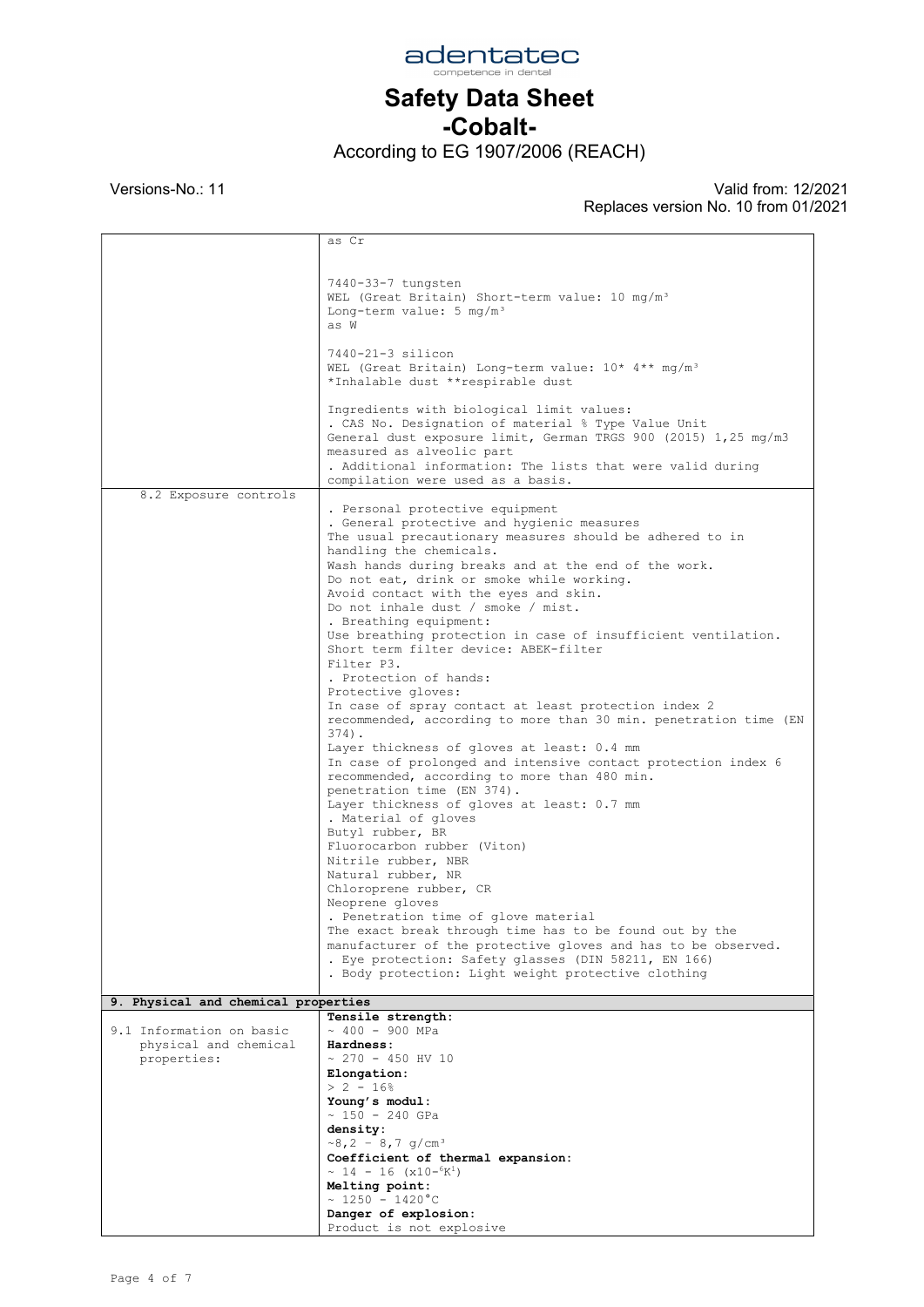

-Cobalt-

According to EG 1907/2006 (REACH)

|                                                                                                                                                                                                             | ph:<br>not applicable                                                                                                                                                                                                                                                                                                                                                                                                                                                                                                                                                                                                                                                                                                                                                                                                                                                                                                                                                                                                                                                                                                                                                                                                                                                                                                                                             |
|-------------------------------------------------------------------------------------------------------------------------------------------------------------------------------------------------------------|-------------------------------------------------------------------------------------------------------------------------------------------------------------------------------------------------------------------------------------------------------------------------------------------------------------------------------------------------------------------------------------------------------------------------------------------------------------------------------------------------------------------------------------------------------------------------------------------------------------------------------------------------------------------------------------------------------------------------------------------------------------------------------------------------------------------------------------------------------------------------------------------------------------------------------------------------------------------------------------------------------------------------------------------------------------------------------------------------------------------------------------------------------------------------------------------------------------------------------------------------------------------------------------------------------------------------------------------------------------------|
| 9.2 Other information:                                                                                                                                                                                      | Form:<br>Rod, disc, cylinder or varying geometries<br>Colour - product specification:<br>Metallic bright<br>Sme11:<br>Odorless<br>Solubility in / Miscibility with water:<br>Unsoluble<br>Inflammability:<br>non-flammable                                                                                                                                                                                                                                                                                                                                                                                                                                                                                                                                                                                                                                                                                                                                                                                                                                                                                                                                                                                                                                                                                                                                        |
| 10. Stability and reactivity                                                                                                                                                                                |                                                                                                                                                                                                                                                                                                                                                                                                                                                                                                                                                                                                                                                                                                                                                                                                                                                                                                                                                                                                                                                                                                                                                                                                                                                                                                                                                                   |
| 10.1 Reactivity:<br>10.2 Chemical stability:<br>10.3 Possibility of<br>hazardous reactions:<br>10.4 Conditions to avoid:<br>10.5 Incompatible<br>materials:<br>10.6 Hazardous<br>decomposition<br>products: | not applicable<br>not applicable<br>not applicable<br>not applicable<br>not applicable<br>Formation of metal vapor when melting                                                                                                                                                                                                                                                                                                                                                                                                                                                                                                                                                                                                                                                                                                                                                                                                                                                                                                                                                                                                                                                                                                                                                                                                                                   |
| 11. Toxicological information                                                                                                                                                                               |                                                                                                                                                                                                                                                                                                                                                                                                                                                                                                                                                                                                                                                                                                                                                                                                                                                                                                                                                                                                                                                                                                                                                                                                                                                                                                                                                                   |
| 11.1 Information on<br>toxicological<br>effects:                                                                                                                                                            | Acute toxicity Based on available data, the classification<br>criteria are not met.<br>. LD/LC50 values that are relevant for classification:<br>. Components Type Value Species<br>Product LD50: oral $>$ 2000 mg/kg rat<br>. Primary irritant effect:<br>. Skin corrosion/irritation Based on available data, the<br>classification criteria are not met.<br>. Serious eye damage/irritation Based on available data, the<br>classification criteria are not met.<br>. Respiratory or skin sensitisation<br>May cause allergy or asthma symptoms or breathing difficulties<br>if inhaled.<br>May cause an allergic skin reaction.<br>. Subacute to chronic toxicity:<br>Do not breathe dust.<br>Harmful: possible risk of irreversible effects through<br>inhalation.<br>. Additional toxicological information:<br>. CMR effects (carcinogenity, mutagenicity and toxicity for<br>reproduction)<br>. Germ cell mutagenicity<br>Suspected of causing genetic defects.<br>. Carcinogenicity<br>May cause cancer.<br>. Reproductive toxicity<br>May damage fertility.<br>. STOT-single exposure Based on available data, the<br>classification criteria are not met.<br>. STOT-repeated exposure Based on available data, the<br>classification criteria are not met.<br>. Aspiration hazard Based on available data, the classification<br>criteria are not met. |
| 12. Ecological information                                                                                                                                                                                  |                                                                                                                                                                                                                                                                                                                                                                                                                                                                                                                                                                                                                                                                                                                                                                                                                                                                                                                                                                                                                                                                                                                                                                                                                                                                                                                                                                   |
|                                                                                                                                                                                                             | . 12.1 Toxicity<br>. Aquatic toxicity: No further relevant information available.<br>. 12.2 Persistence and degradability No further relevant<br>information available.                                                                                                                                                                                                                                                                                                                                                                                                                                                                                                                                                                                                                                                                                                                                                                                                                                                                                                                                                                                                                                                                                                                                                                                           |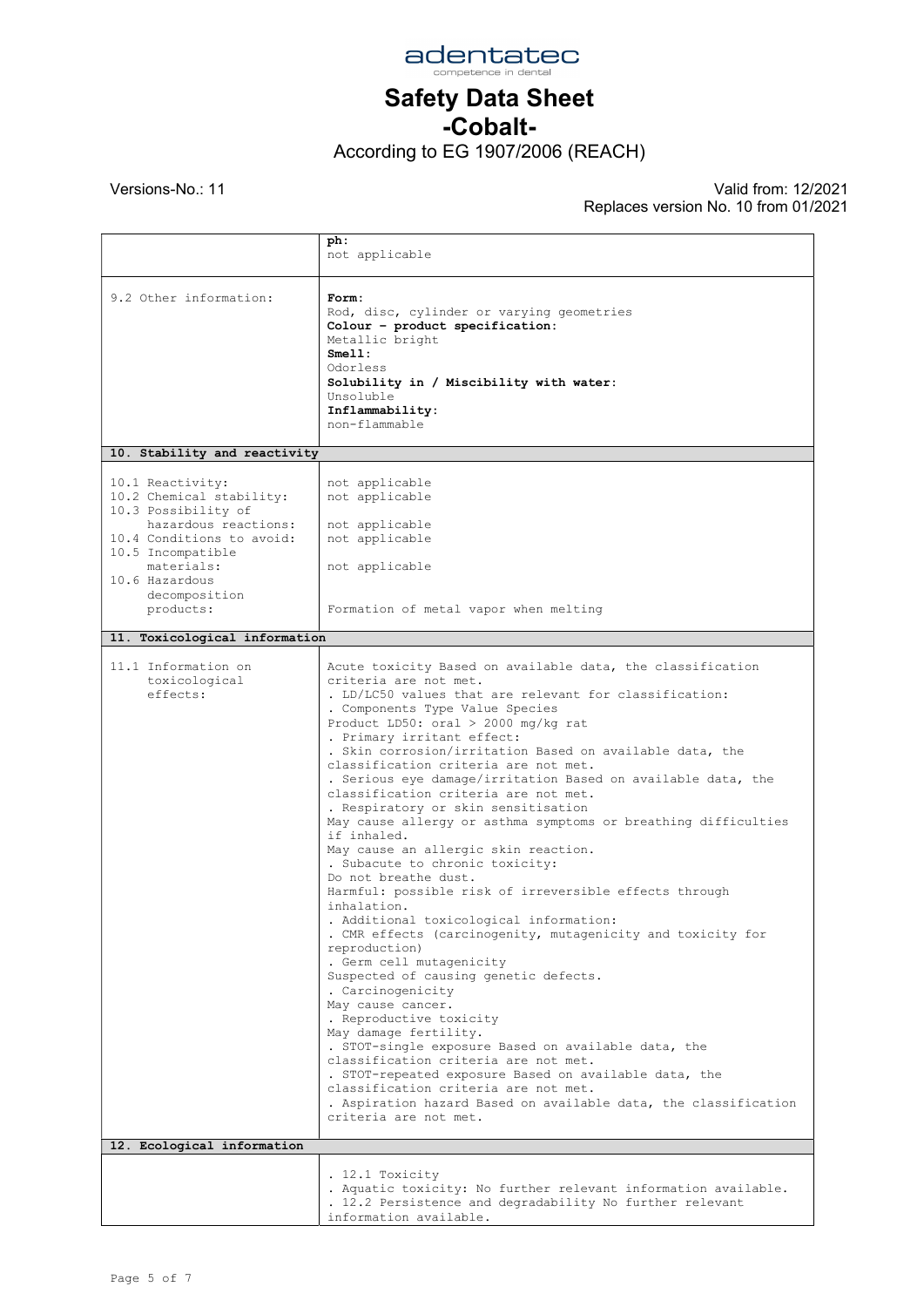

### -Cobalt-

According to EG 1907/2006 (REACH)

|                                                                                                                                                                                 | . 12.3 Bioaccumulative potential Does not accumulate in<br>organisms<br>. 12.4 Mobility in soil No further relevant information<br>available.<br>. Ecotoxical effects:<br>. Other information:<br>No COD, no BOD, no AOX<br>No VOC (0%) according to EC-directive 1999/13/EC<br>Additional ecological information:<br>. General notes:<br>Do not allow product to reach ground water, water bodies or<br>sewage system, even in small quantities.<br>Danger to drinking water if even extremely small quantities leak<br>into soil.<br>12.5 Results of PBT and vPvB assessment<br>. PBT: Not applicable.<br>. vPvB: Not applicable.<br>. 12.6 Other adverse effects No further relevant information<br>available. |
|---------------------------------------------------------------------------------------------------------------------------------------------------------------------------------|-------------------------------------------------------------------------------------------------------------------------------------------------------------------------------------------------------------------------------------------------------------------------------------------------------------------------------------------------------------------------------------------------------------------------------------------------------------------------------------------------------------------------------------------------------------------------------------------------------------------------------------------------------------------------------------------------------------------|
|                                                                                                                                                                                 |                                                                                                                                                                                                                                                                                                                                                                                                                                                                                                                                                                                                                                                                                                                   |
| 13. Disposal considerations                                                                                                                                                     |                                                                                                                                                                                                                                                                                                                                                                                                                                                                                                                                                                                                                                                                                                                   |
| 13.1 Waste treatment<br>Methods:                                                                                                                                                | . Recommendation<br>Must not be disposed of together with household garbage. Do not<br>allow product to reach sewage system.<br>Contact manufacturer for recycling information.<br>Must be specially treated in adherence to official regulations.<br>. Uncleaned packaging:<br>. Recommendation:<br>Empty contaminated packagings thoroughly. They can be recycled<br>after thorough and proper cleaning.<br>Packagings that cannot be cleaned are to be disposed of in the<br>same manner as the product.<br>Dispose of packaging according to regulations on the disposal of<br>packagings.<br>. Recommended cleaning agent: Water, if necessary, with cleaning<br>agent.                                      |
|                                                                                                                                                                                 |                                                                                                                                                                                                                                                                                                                                                                                                                                                                                                                                                                                                                                                                                                                   |
| 14. Transport information                                                                                                                                                       |                                                                                                                                                                                                                                                                                                                                                                                                                                                                                                                                                                                                                                                                                                                   |
| 14.1 UN number:<br>14.2 UN proper shipping<br>Name:<br>14.3 Transport Hazard<br>classes:                                                                                        | not applicable<br>Dental alloys are not a dangerous good under transport<br>requlations:<br>Ground transport ADR/RID und GGVS/GGVE (cross-<br>border/domestic)<br>- Maritime transport IMDG/GGV sea<br>- Air transport ICAO-TI und IATA-DGR                                                                                                                                                                                                                                                                                                                                                                                                                                                                       |
| 14.4 Packing Group:<br>14.5 Environmental<br>hazards:<br>14.6 Special precautions:<br>14.7 Transport in bulk<br>according to Annex II<br>of MARPOL 73/78 and<br>under IBC Code: | not applicable<br>see section 13<br>No special precautions<br>See 14.3                                                                                                                                                                                                                                                                                                                                                                                                                                                                                                                                                                                                                                            |